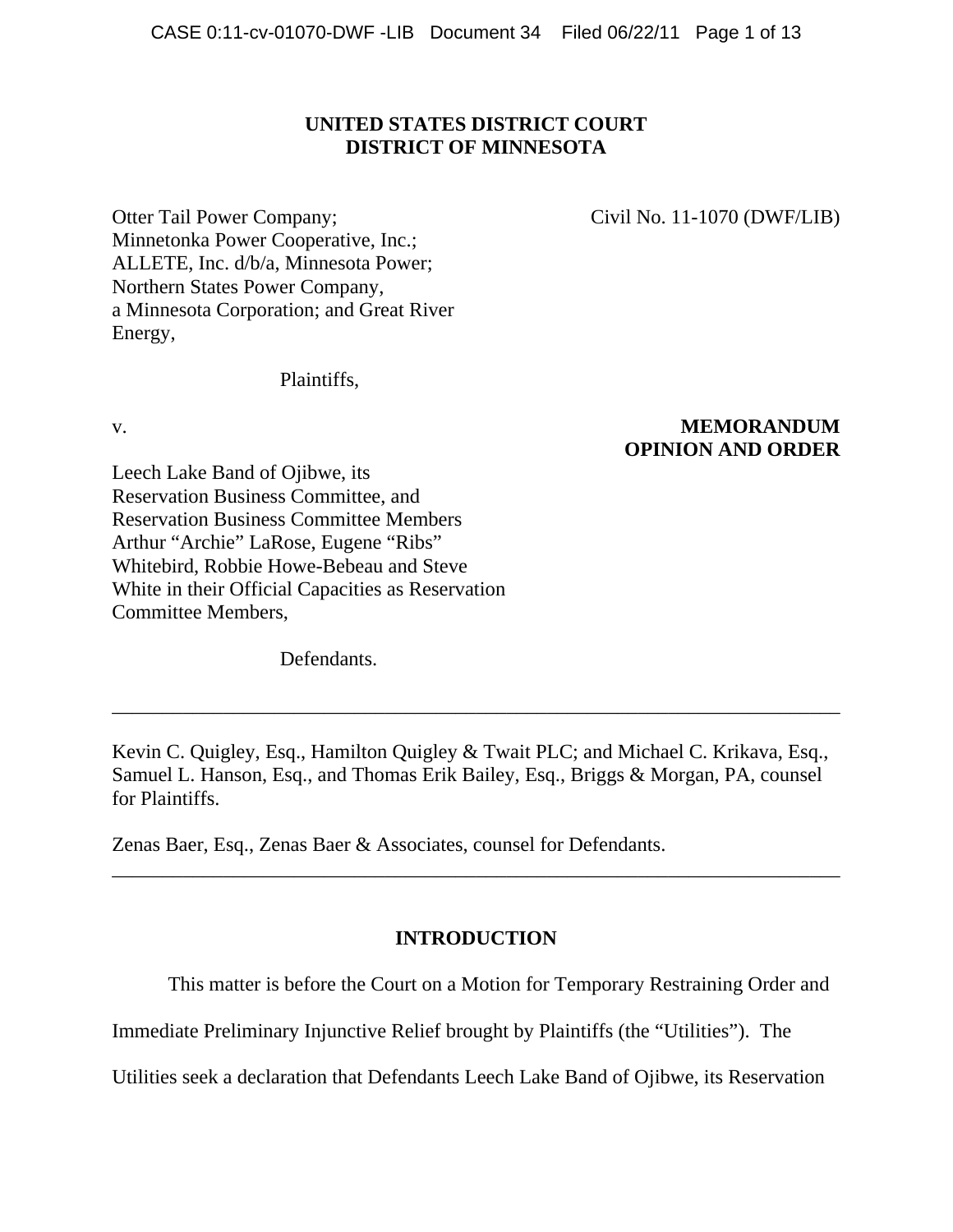Business Committee, and Reservation Business Committee Members Arthur "Archie" LaRose, Eugene "Ribs" Whitebird, Robbie Howe-Bebeau and Steve White (collectively, the "Tribe") lack the authority to regulate or prohibit the Utilities' high-voltage transmission line construction project from Bemidji to Grand Rapids, Minnesota (the "Project"), and therefore that the Utilities are not required to obtain the Tribe's consent to proceed with the Project. For the reasons set forth below, the Utilities' motion is granted.

#### **BACKGROUND**

 The Utilities provide electric service in Minnesota and various regions in other nearby states. (Compl. ¶¶ 1-5.) The Reservation Business Committee ("Tribal Council") is the governing body of the Leech Lake Band of Ojibwe ("LLBO"), one of six member Bands of the Minnesota Chippewa Tribe, a federally recognized Indian tribe pursuant to 25 U.S.C. § 479a-1. (Compl. ¶ 6.) Arthur "Archie" LaRose is the Chair of the Tribal Council, and District Representatives Eugene "Ribs" Whitebird, Robbie Howe-Bebeau, and Steve White are members of the Tribal Council. (*Id*. ¶ 7.)

 In July 2009, the Minnesota Public Utilities Commission ("MPUC") granted a certificate of need for the Project, explaining that the Project is necessary to restore reliable utility services to the region. (Aff. of Thomas Erik Bailey ("Bailey Aff.") ¶ 8, Ex. C at 4-8.)

In September 2010, the Tribe and the Utilities entered into a Settlement Agreement. The Settlement Agreement provides, in part:

**WHEREAS**, Utilities have received a certificate of need from the Minnesota Public Utilities Commission ("MPUC") to build a 230 kV transmission line between Bemidji, Minnesota and Grand Rapids,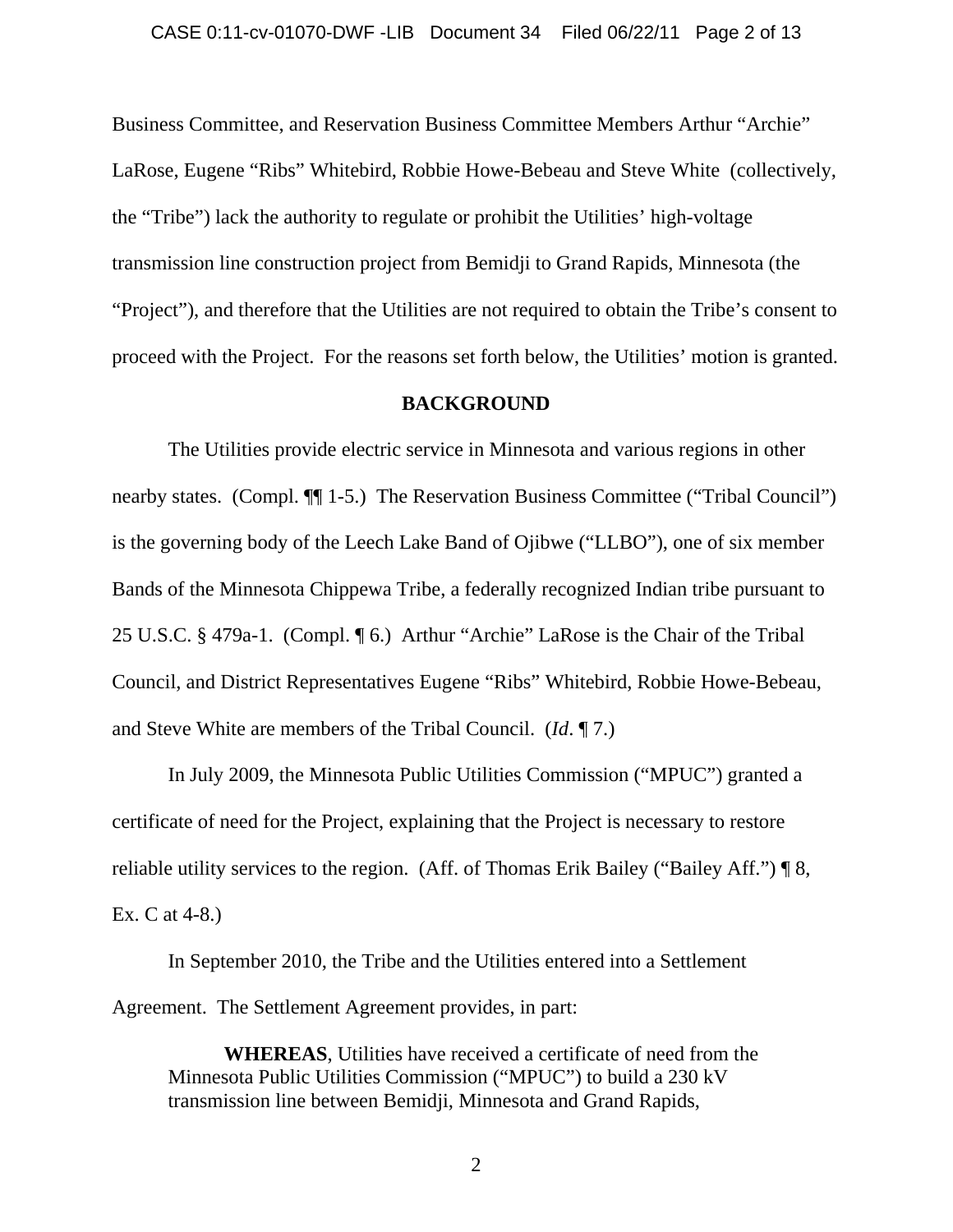Minnesota (the "Project") to address electric demand growth and system reliability needs in the Bemidji and Cass Lake areas;

**WHEREAS**, Utilities are proposing to locate the Project within Applicants' Route, which is also referred to as Route 4, that bisects the Reservation but does not cross on or over tribal trust, allottee, or private fee lands of the Band;

**WHEREAS**, Utilities recognize the Band's position that it retains hunting and gathering rights pursuant to treaty on lands within the Chippewa National Forest ("CNF") other than tribal trust, allottee, and private fee lands of the Band;

**WHEREAS**, the Parties differ on what if any impacts the Project would have on tribal trust, allottee, and private fee lands of the Band, and on lands within the CNF on which the Band may retain hunting and gathering rights by treaty, and also differ on the value to place on any such impacts; and

**WHEREAS**, the Parties recognize that the costs incurred by Utilities in connection with this Agreement are reasonable and prudent costs of the Project that are necessary to gain the Band's voluntary agreement to the Project's construction, operation, and associated mitigation measures, and the Parties seek through this Agreement to avoid the considerable additional cost in time and money involved in resolving their differences instead through litigation in regulatory and/or court proceedings.

(Aff. of Zenas Baer in Supp. of Mot. to Dismiss ("Baer Aff. I")  $\P$ 3(a) at Ex. 1 at 50-60.)<sup>1</sup>

The Settlement Agreement also provides that it "is a settlement of potential claims that

the Utilities dispute and therefore does not establish a consensual relationship between

 $\overline{a}$ 

<sup>1</sup> While the Utilities have consistently maintained that the Project does not cross on or over tribal trust land, the Tribe contends that the Utilities have recognized the Tribe's position that it has hunting and gathering treaty rights that extend beyond tribal trust land within the Reservation. The Tribe contends that the Settlement Agreement was negotiated to compensate the Tribe for harm caused by the Project on such rights. The Utilities contend that they thought they had a "nonconsensual" jurisdictional dispute settlement, and that they entered into the Settlement Agreement to avoid litigation.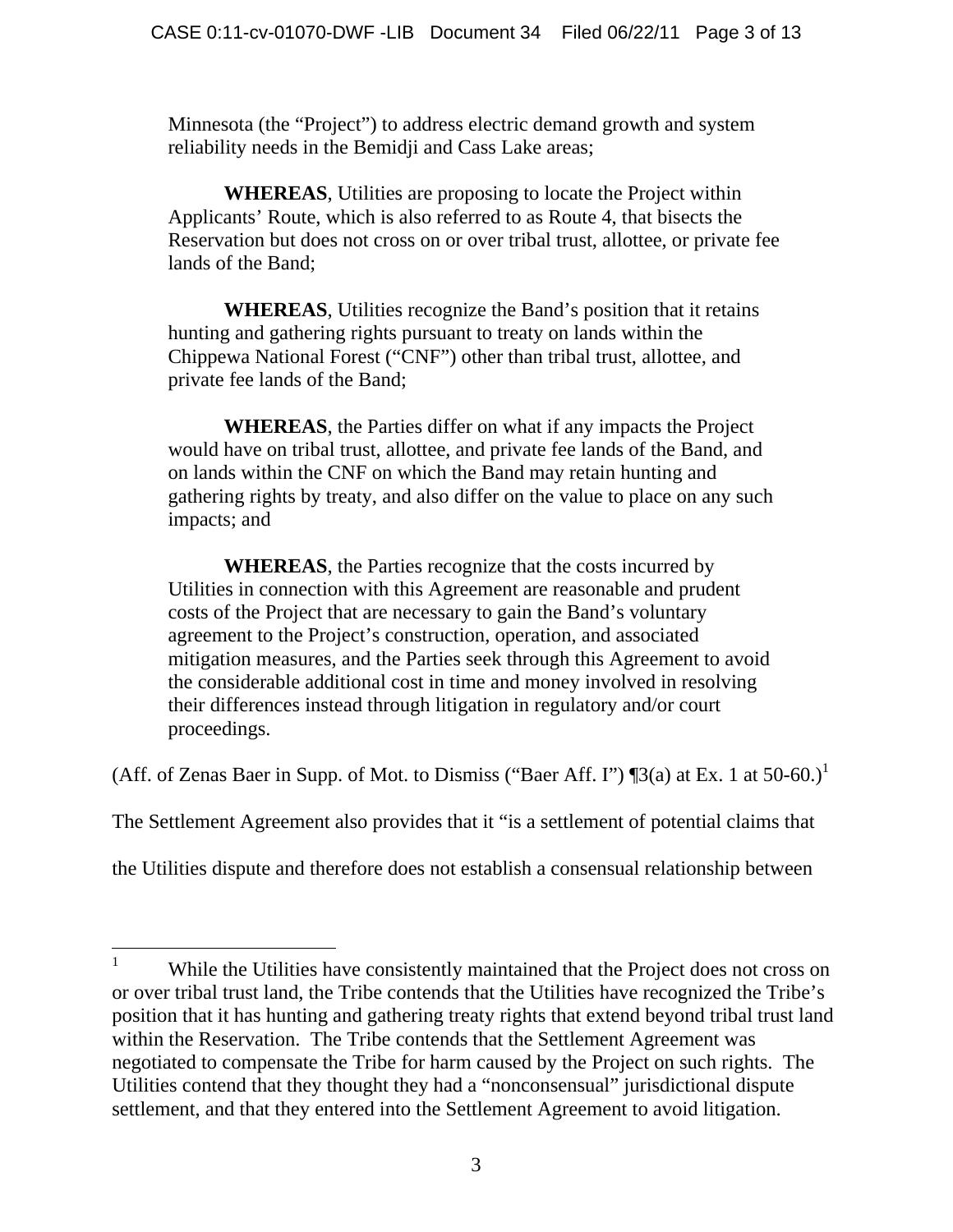#### CASE 0:11-cv-01070-DWF -LIB Document 34 Filed 06/22/11 Page 4 of 13

the Band and Utilities, nor directly impact the political integrity, economic security, or health and welfare of the Band. (*Id*. at 53, ¶ 7.)

In November 2010, the MPUC issued a high voltage transmission line route permit for the placement of the Project ("Route Permit"). (Bailey Aff. ¶ 9, Ex. D.) The approved route bisects the historical eastern and western exterior boundaries of the Leech Lake Reservation (the "Reservation"), but does not cross over any tribal trust lands of the LLBO or the Minnesota Chippewa Tribe. (Bailey Aff. ¶ 9, Ex. D at 60-61 (¶¶ 102-106).) The Project was subject to environmental review by both state and federal agencies, which was completed in September 2010. (Bailey Aff. ¶ 4.) Construction is scheduled to begin in June or July of 2011. (*Id*. ¶ 5.)

 In January 2011, the Bureau of Indian Affairs confirmed that the Project's route for the transmission lines does not affect any Tribal/Allotted Trust Lands within the exterior Boundaries of the Leech Lake Reservation. (Bailey Aff. ¶ 10, Ex. E.) In March 2011, the Chief of Staff of the Rural Utilities Service ("RUS") sent a letter to Arthur "Archie" LaRose in response to the Tribe's request that RUS cease further action to fund the Project because RUS did not adequately consult with the Tribe. (*Id*. ¶ 11, Ex. F.) In the letter, RUS rejected the request and indicated that it believed that RUS had engaged in meaningful consultation. (*Id*.) The Tribe also requested that the United States Department of Agriculture, Forest Service, Chippewa National Forest office ("CNF") revoke the easement. The CNF declined the request and explained that "there is no legal basis for suspension, revocation, or immediate suspension of the easement." (*Id*. ¶ 12, Ex. G.) In March 2011, the Tribe filed a petition with the MPUC to revoke the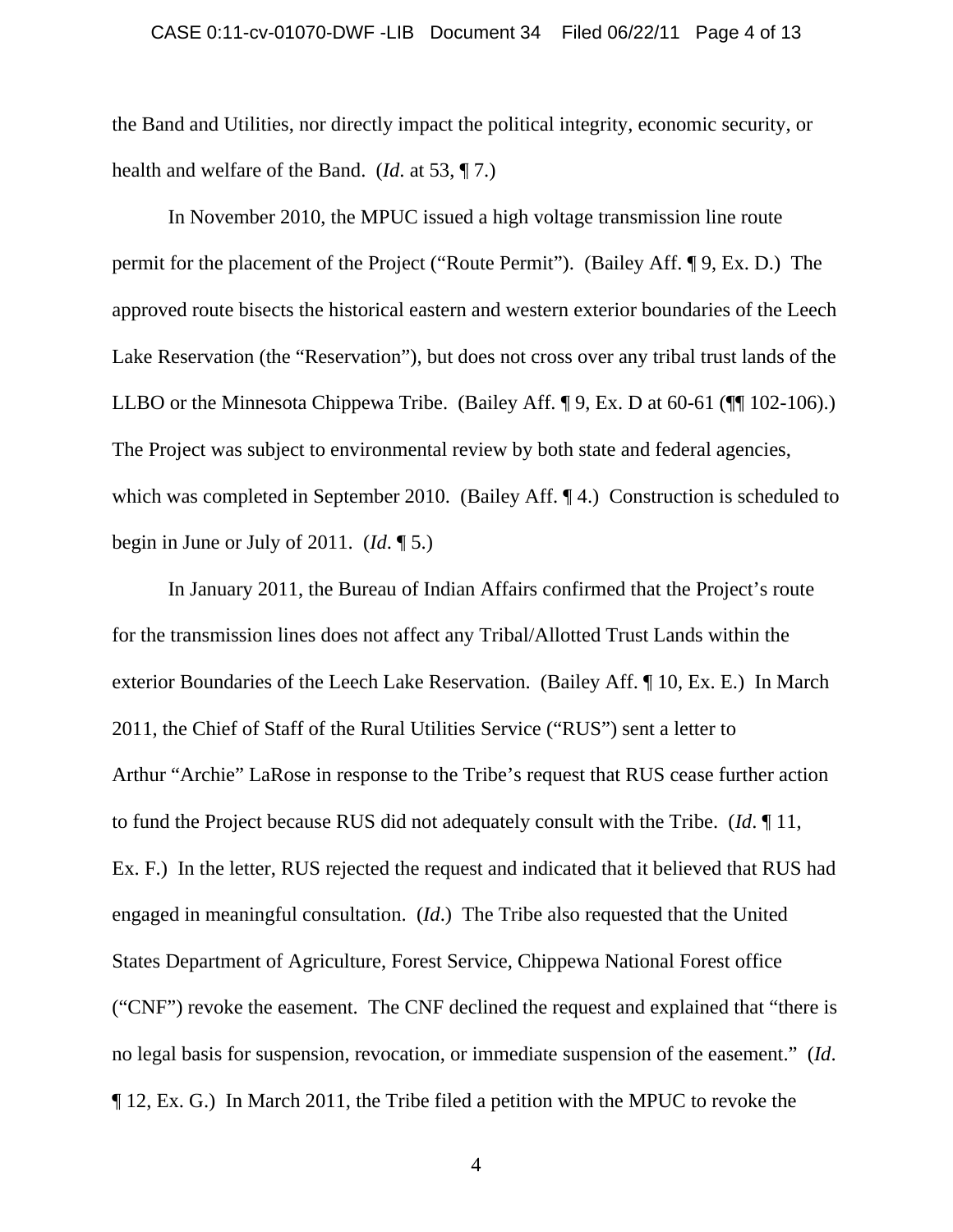## CASE 0:11-cv-01070-DWF -LIB Document 34 Filed 06/22/11 Page 5 of 13

Route Permit, claiming that the Tribe has regulatory authority over the Utilities and that the Utilities are required to obtain the Tribe's consent to locate the transmission line within the historic boundaries of the Reservation. ("Baer Aff. I ¶ 5, Ex. E.) This petition is pending before the MPUC.

 On or about April 25, 2011, the Utilities commenced this action in response to the Tribe's petition before the MPUC. The Utilities assert a single count for declaratory judgment. Specifically, the Utilities seek a declaration (1) that the Utilities are not required to obtain the LLBO's consent, through the Tribal Counsel or otherwise, to locate the Project within the historic boundaries of the Reservation when the Project does not cross on or over or impact Tribal trust or allottee land; and (2) that the LLBO's assertion of regulatory authority over the Project constitutes an illegal restraint on alienation of non-Indian fee simple lands within the historic exterior boundaries of the Reservation. (Compl. ¶¶ 38-39.)

 In response to the Complaint, the Tribe filed a Motion to Dismiss for Lack of Subject Matter Jurisdiction, Failure to State a Claim Upon Which Relief Can Be Granted. That motion is scheduled to be heard by the Court on September 16, 2011.<sup>2</sup> The Tribe

<sup>2</sup> The Tribe argues that the LLBO is a sovereign nation and has not consented to this suit and therefore that this action must be dismissed for failure to state a claim and for lack of subject matter jurisdiction. In its opposition to this motion, the Tribe offers only a brief argument without analysis and fails to demonstrate that this suit—which seeks prospective injunctive relief to remedy the alleged unlawful exercise of tribal court jurisdiction—violates principles of sovereign immunity. *See, e.g.*, *Big Horn County Elect. Coop., Inc. v. Adams*, 219 F.3d 944, 954 (9th Cir. 2000) ("[S]uits for prospective injunctive relief are permissible against tribal officers under the *Ex Parte Young* framework."). The Court will take up the Tribe's sovereign immunity arguments on its motion to dismiss.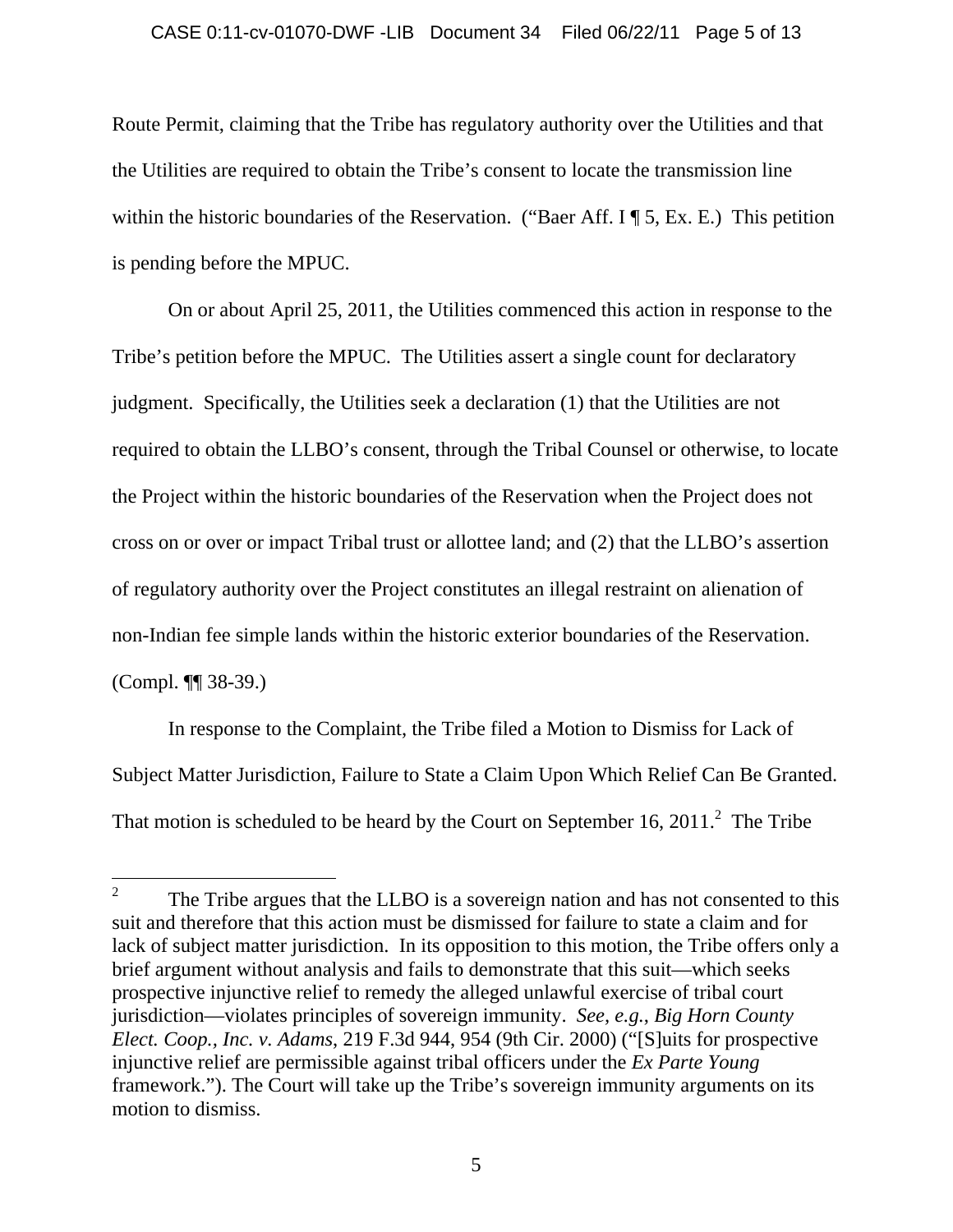also served the Utilities with a Tribal Court complaint. (Bailey Aff. ¶ 6, Ex. B.) In the Tribal Court complaint, the Tribe seeks to have a Tribal Court assert both adjudicatory and regulatory authority over the Utilities and seeks a declaration that the Tribe's consent is required before the Utilities are authorized to cross the Tribe's historic boundaries. (*Id*.  $\P(62.)$ 

# **DISCUSSION**

# **I. Legal Standard**

Under Eighth Circuit precedent, a preliminary injunction may be granted only if the moving party can demonstrate: (1) a likelihood of success on the merits; (2) that the movant will suffer irreparable harm absent the restraining order; (3) that the balance of harms favors the movant; and (4) that the public interest favors the movant. *See Dataphase Sys., Inc. v. C L Sys., Inc.*, 640 F.2d 109, 113 (8th Cir. 1981). None of the factors by itself is determinative; rather, in each case, the factors must be balanced to determine whether they tilt toward or away from granting injunctive relief. *See West Pub. Co. v. Mead Data Cent., Inc.*, 799 F.2d 1219, 1222 (8th Cir. 1986). The party requesting the injunctive relief bears the "complete burden" of proving all of the factors listed above. *Gelco Corp. v. Coniston Partners*, 811 F.2d 414, 418 (8th Cir. 1987).

## **II. Likelihood of Success on the Merits**

The first *Dataphase* factor requires that the movant establish a substantial probability of success on the merits of its claim. *See Dataphase*, 640 F.2d at 114. The Utilities assert that they will prevail on their claim that the Tribe has no regulatory jurisdiction over the Project based on federal law under *Montana v. United States*, 450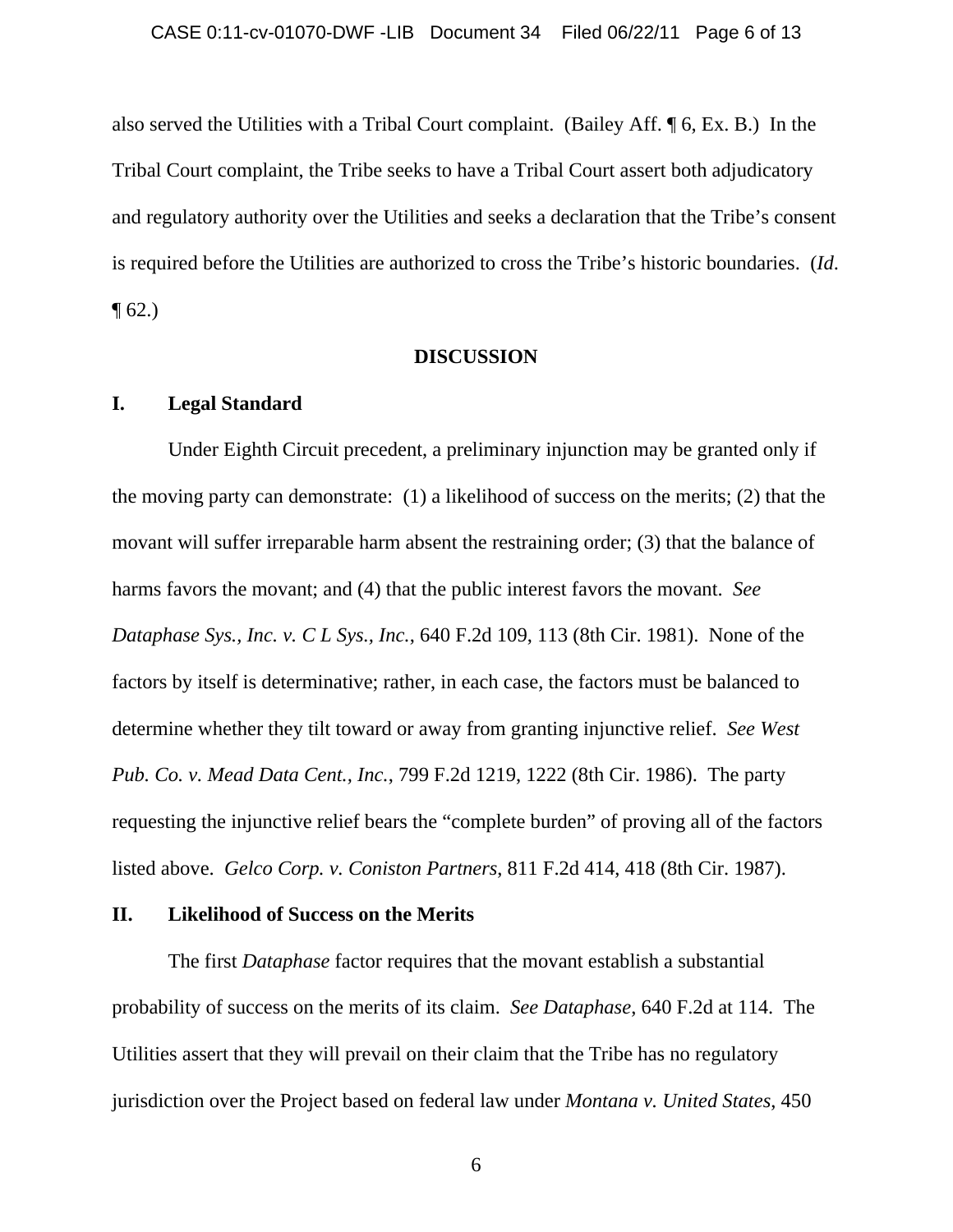U.S. 544 (1981) and its progeny.

# **A. The Tribe's Regulatory Authority**

The parties agree that the Tribe's regulatory authority over nonmembers, such as the Utilities, is governed by the principles set forth in *Montana*, which the Supreme Court has called the "pathmarking case" on the subject. *See Nevada v. Hicks*, 533 U.S. 353, 358 (2001) (citing *Strate v. A-1 Contractors*, 520 U.S. 438, 445 (1997)). Under *Montana*, the civil jurisdiction of a tribal court generally does not extend to the activities of nonmembers of the tribe. *Montana*, 450 U.S. at 565. In *Montana*, the Supreme Court explained with respect to nonmembers on non-Indian fee land that the "exercise of tribal power beyond what is necessary to protect tribal self-government or to control internal relations is inconsistent with the dependent status of the tribes, and so cannot survive without express congressional delegation." *Id.* at 564. The Supreme Court also noted two possible exceptions, namely that a tribe may (1) regulate the activities of nonmembers who enter into consensual relationships with the tribe or its members through commercial dealing, contracts, leases, or other arrangements; or (2) retain inherent power to exercise civil authority over the conduct of non-Indians on fee lands within its reservation when the conduct threatens or has some direct effect upon the political integrity, economic security, or health or welfare of the tribe. 450 U.S. at 565-66. In *Plains Commerce Bank v. Long Family Land and Cattle Co.*, 554 U.S. 316 (2008), the Supreme Court explained that because "efforts by a tribe to regulate nonmembers . . . are presumptively invalid," a tribe bears the burden of showing that its assertion of jurisdiction falls within one of the *Montana* exceptions. 554 U.S. at 330 (internal quotations omitted). The Supreme Court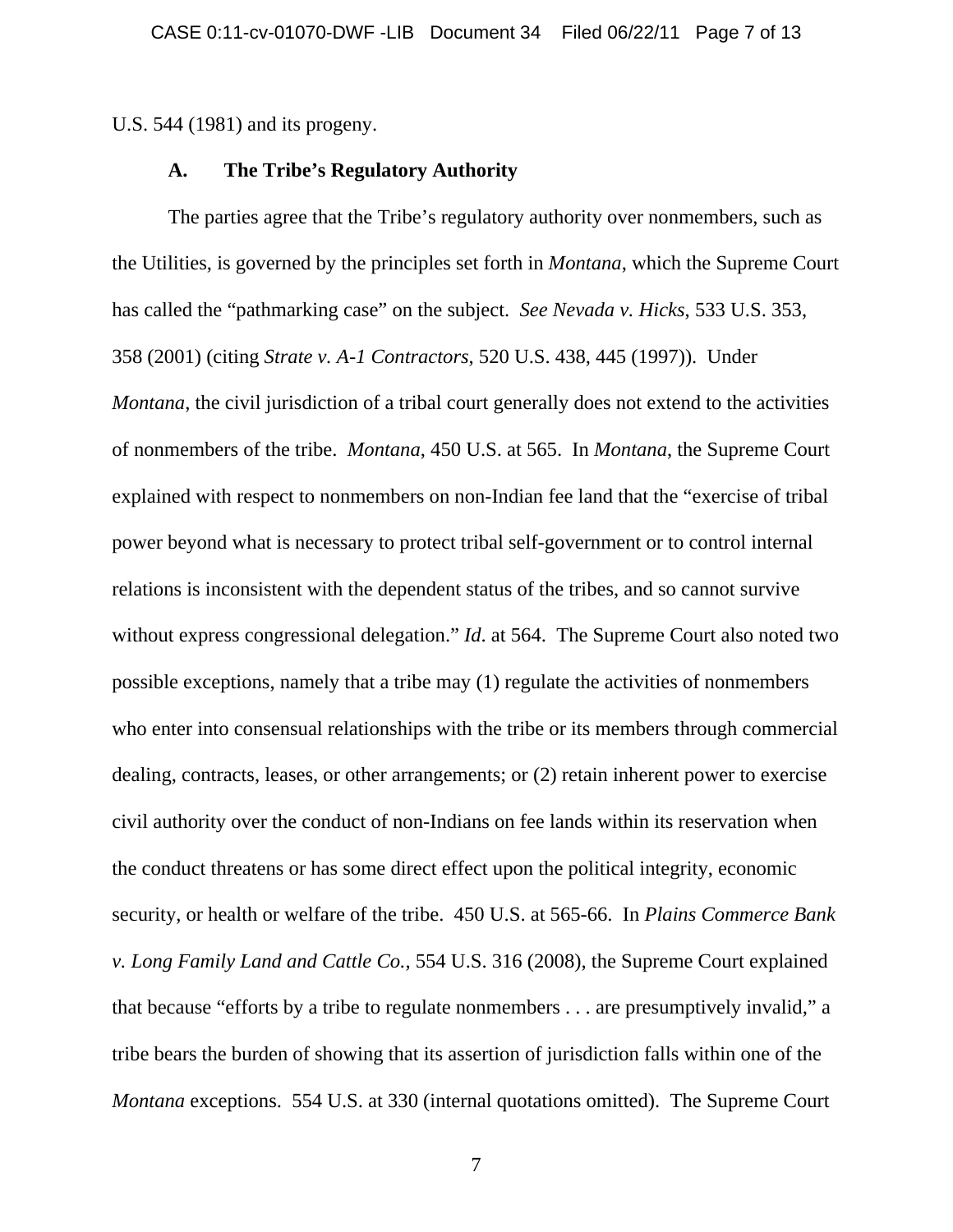### CASE 0:11-cv-01070-DWF -LIB Document 34 Filed 06/22/11 Page 8 of 13

also noted that the exceptions to *Montana* are narrow ones and "cannot be construed in a manner that would 'swallow the rule.'" *Id*. (quotation omitted).

Here, it is undisputed that the Utilities are nonmembers of the Tribe. Moreover, on the record before it, the Court concludes that the Utilities are likely to prevail in showing that the route of the Project's transmission line does not touch upon or cross any tribal-owned or tribal-allottee trust lands.<sup>3</sup> Therefore, in order for the Tribe to exercise any regulatory or adjudicatory jurisdiction over the Utilities, they must demonstrate that one of the *Montana* exceptions apply. *See, e.g.*, *Strate v. A-1 Contractors*, 520 U.S. 438, 453 (1997) (noting that as to nonmembers, a tribe's adjudicatory authority is at most as broad as its regulatory authority).

The Tribe argues that it meets both of the exceptions under *Montana* and may exercise jurisdiction over the Utilities. In particular, the Tribe argues that the Utilities entered into a consensual relationship with the Tribe by requesting a Route Permit and signing the Settlement Agreement. In addition, the Tribe argues that the treaty rights bargained away in the Settlement Agreement are rights that threaten or directly affect the

 $\overline{a}$ 

<sup>3</sup> The Tribe attests that the route of the Project's transmission line does crossover, impact, and touch upon "tribally owned or tribal member lands and trust lands within the historic exterior boundaries of the Reservation." (Aff. of Levi Brown ("Brown Aff.") ¶¶ 7, 8.) In support, the Tribe submits evidence that the Project's route will cross lands owned by Tribal members. (*Id*.) The attached exhibits demonstrate that some tribal members may individually hold a fee simple interest in some parcels of land on the Project's route. (*Id*.; Supp. Aff. of Erik Bailey ("Bailey Supp. Aff.") ¶¶ 5-9, Exs. 1-5.) The Tribe, however, does not demonstrate how it could properly exercise the power to exclude over these parcels, and the authority cited by the Utilities supports the proposition that the Tribe cannot exercise such power. The Supreme Court has rejected tribal authority to regulate nonmembers' activities on land over which the tribe could not "assert a landowner's right to occupy and exclude." *Nevada*, 533 U.S. at 359-60.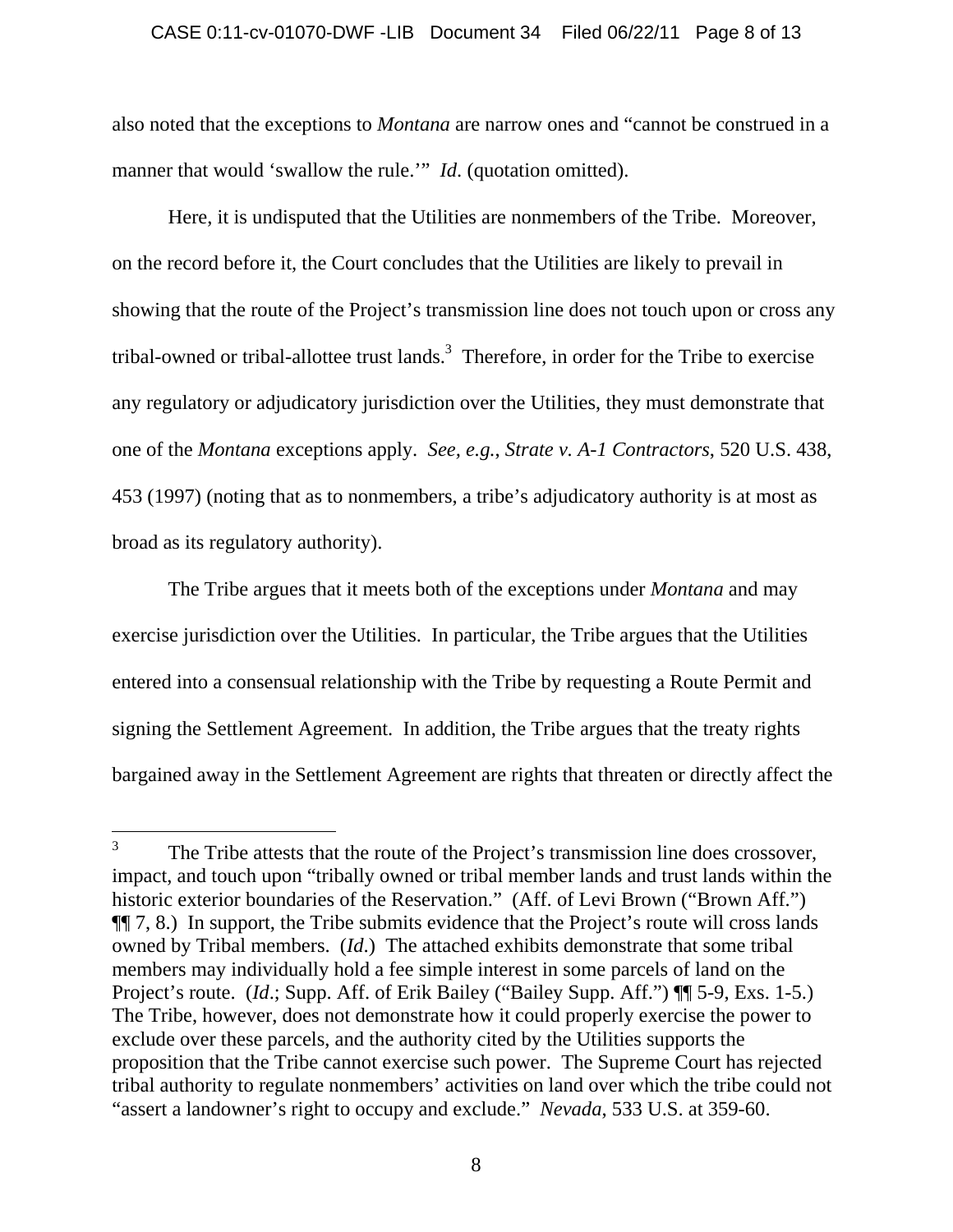## CASE 0:11-cv-01070-DWF -LIB Document 34 Filed 06/22/11 Page 9 of 13

Tribe's political integrity, economic security, health, or welfare. In support of both of its arguments, the Tribe relies heavily on the parties' execution of the Settlement Agreement.

After reviewing the record and the relevant authority, the Court concludes that the Utilities are likely to prevail in demonstrating that the Tribe has no regulatory jurisdiction over the Project based on federal law under *Montana* and that the Tribe's reliance on the Settlement Agreement does not demonstrate the existence of Tribal jurisdiction. First, the Tribe has repeatedly and consistently claimed that the Settlement Agreement is null and void and without any legal effect. (Aff. of Zenas Baer Opposing TRO ("Baer Aff. II") ¶ 1, Ex. 1 at 1 ("The document you call a 'settlement agreement' is merely ink on paper, not an agreement."); at 5 ("Return to Sender – no agreement – come to the table."); Bailey Aff. ¶ 6, Ex. B at ¶¶ 66-69 (Trial Court Compl.); Defs.' Mem. in Supp. of Mot. to Dismiss (Doc. No. 8) at 6; Supp. Bailey Aff.  $\P$  10, Ex. 6 (MPUC Transcript) at 11 ("[T]here's no dispute on the tribe's standpoint, it was never authorized.") and 19 ("the settlement agreement is null and void"). Based on these consistent representations, the Court declines to allow the Tribe to rely on the Settlement Agreement to form the basis of an alleged consensual relationship with the Utilities.<sup>4</sup> Second, even if the Tribe had not consistently denied the validity of the Settlement Agreement, the Settlement Agreement expressly states that it cannot serve as a basis for a consensual relationship between the

 $\overline{a}$ 

<sup>4</sup> Moreover, at most, the Settlement Agreement reflects the parties' desire to settle disputed claims (including a dispute over jurisdiction) to avoid litigation. It does not necessarily follow that by agreeing to settle a dispute with the Tribe, the Utilities entered into a consensual relationship.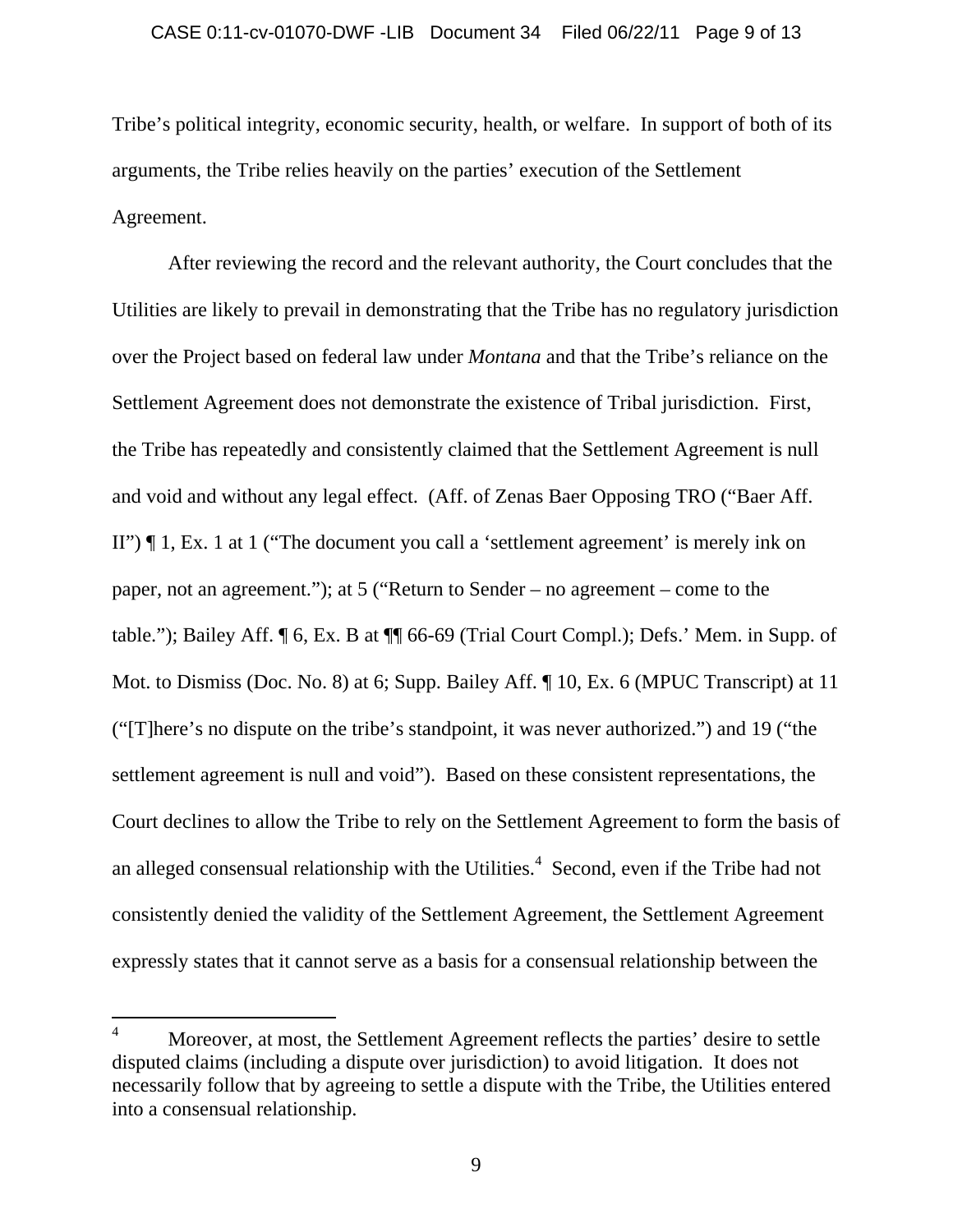Tribe and the Utilities. (Baer Aff. I. ¶ 3, Ex. C at 50-60, ¶ 7.)Finally, the record demonstrates a strong likelihood that the Utilities will be able to demonstrate that it did not directly enter into any commercial dealings or contracts with the Tribe in connection with the transmission line. The Tribe has not pointed to any evidence in the record that would demonstrate otherwise. Instead, it appears that any easement rights, construction contracts, or other agreements related to the construction of the Project are between the Utilities and federal or state agencies or with private land owners holding fee title to non-Indian lands within the Project Route.

The Tribe also argues that it meets the second *Montana* exception. The Court disagrees. The second *Montana* exception applies when non-Indians' conduct menaces the political integrity, economic security, or the health or welfare of the tribe. *Montana*, 450 U.S. at 566. The conduct must do more than injure the tribe—it must "imperil the subsistence" of the tribal community. *Id*. Here, the Tribe asserts that the Utilities' conduct in constructing the Project will disrupt its hunting, fishing, and gathering rights. While the record makes clear that there will be some impact on these rights, the record also demonstrates that the impacts will be limited in scope and duration. The Tribe has failed to demonstrate how, under the relevant authority, the impairment of these rights via the construction of the Project will rise to a level of disruption that will imperil the subsistence of the Tribe's community.

Based on the above, the Court holds that the Tribe has not met its burden of demonstrating that either of the *Montana* exceptions apply.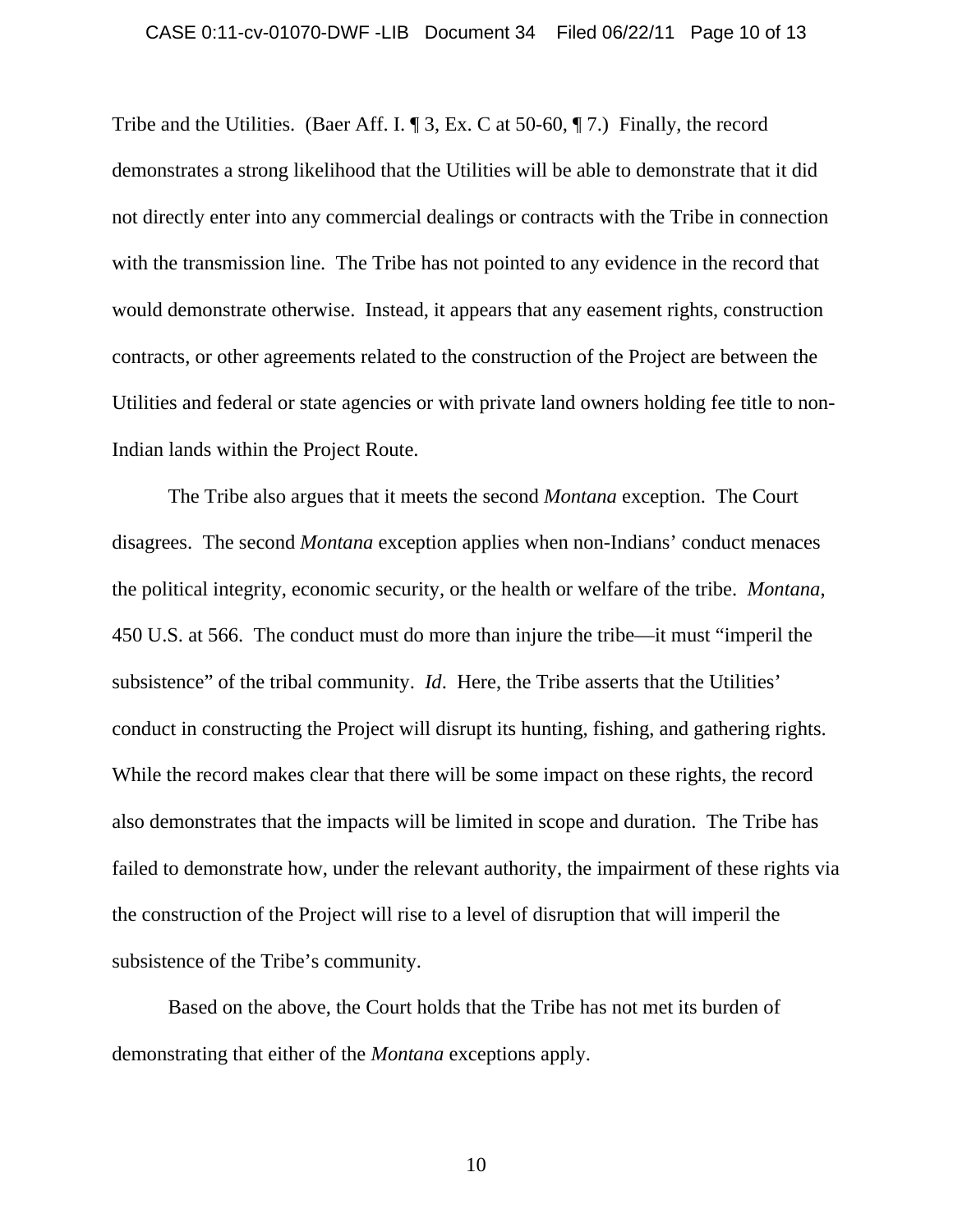### **B. Exhaustion of Tribal Remedies**

The Tribe argues that the Utilities must exhaust their tribal remedies before filing suit in this Court. As discussed above, it is likely that the Tribe lacks jurisdiction because the Tribe failed to demonstrate that a *Montana* exception applies in this case. Accordingly, adherence to the tribal exhaustion doctrine would serve no purpose other than delay and therefore does not apply. *Strate*, 520 U.S. at 459, n.14; *Nevada*, 533 U.S. at 359-60.

# **C. Judicial Estoppel and Unclean Hands**

The Tribe asserts that the Utilities should be judicially estopped from arguing that no Tribal permission is required for the Project because the Utilities have agreed that they must obtain permission and compensate the Tribe for impacts to their treaty rights caused by the Project in previous filings with the Public Utilities Commissions. In the same vein, the Tribe argues that the Utilities have acquiesced in the understanding that some Tribal permission was required by entering into the Settlement Agreement, and under the doctrine of unclean hands, cannot now claim that they had no obligation to obtain permission to cross Reservation boundaries.

The Court concludes that the Utilities are not barred by either judicial estoppel or the doctrine of unclean hands from asserting that no Tribal permission is required for the Project. The record demonstrates, and the Tribe acknowledges, that the Utilities have consistently taken the position that because the project avoids crossing on or over tribal trust land, no Tribal permission is required. That the Utilities entered into the Settlement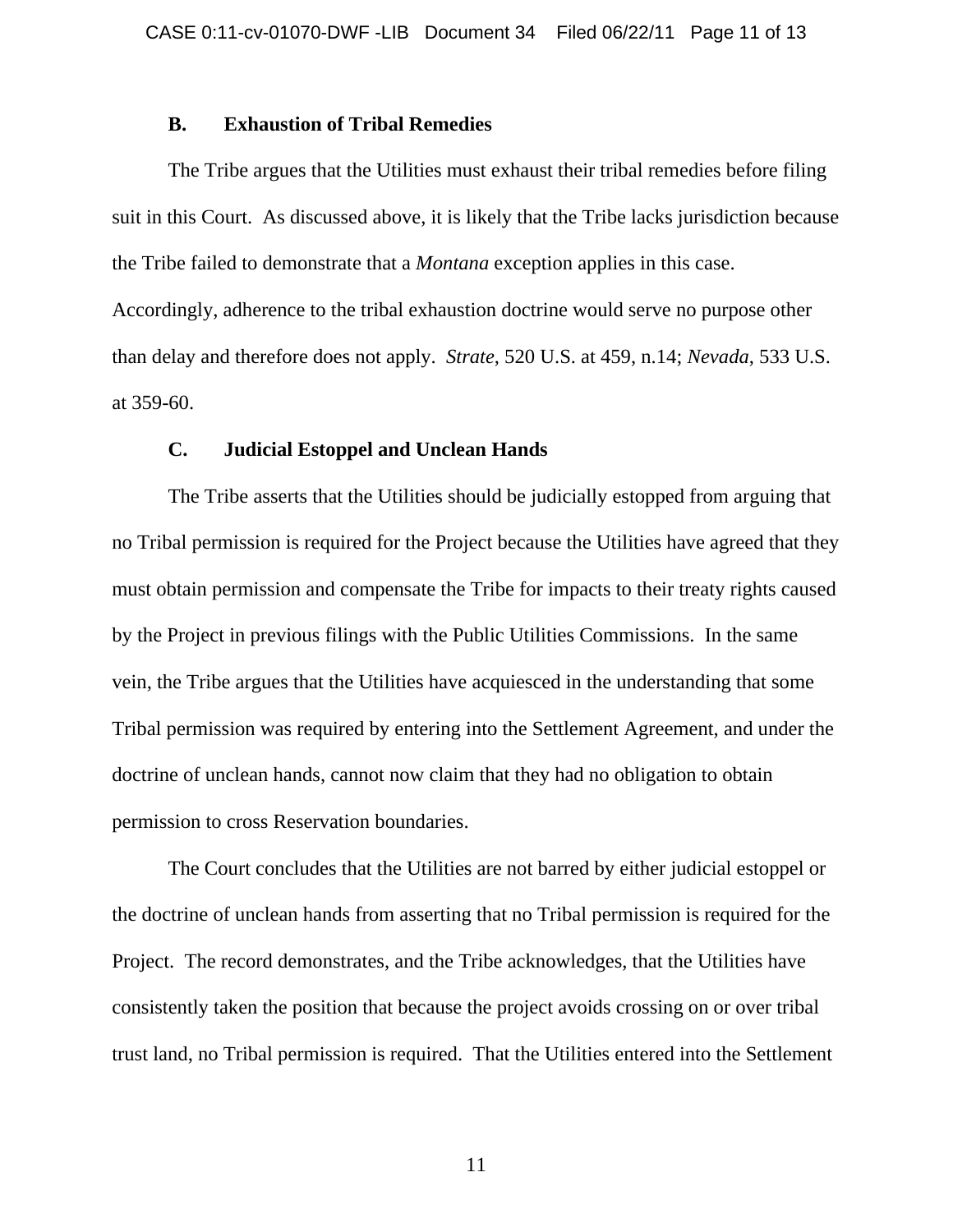Agreement (which the Tribe has consistently maintained is null and void) does not alter that position.

For the above reasons, the Court determines that the Utilities are likely to succeed in demonstrating that federal law precludes the Tribe from asserting any civil authority over the Utilities and the Project. Thus it is also likely that the Utilities will succeed on the merits of their claim for a declaration that the Tribe lacks regulatory jurisdiction over the Utilities' transmission line activities at issue here. Accordingly, this factor supports granting injunctive relief.

# **III. Irreparable Harm**

The Utilities must establish that irreparable harm will result if injunctive relief is not granted and that such harm will not be compensable by money damages. *See Packard Elevator v. I.C.C.*, 782 F.2d 112, 115 (8th Cir. 1986). A showing of speculative harm is insufficient to meet this burden. *Id.* Here, the record establishes that the Project is necessary to restore reliable utility services to the region. Construction is scheduled to begin this summer and the Project has a 2012 deadline for completion. Permitting the Tribe to assert authority over the Utilities with respect to the Project would likely result in delays or stoppages, which would ultimately affect the Utilities' ability to meet the needs of its electric service customers in the area. Thus, the Court concludes that the Utilities have demonstrated that they will suffer irreparable harm absent an injunction.

# **IV. Balance of Harms and Public Interest**

 The Court concludes that any potential harm to the Utilities in not granting their request for injunctive relief outweighs any purported harm to the Tribe. Moreover,